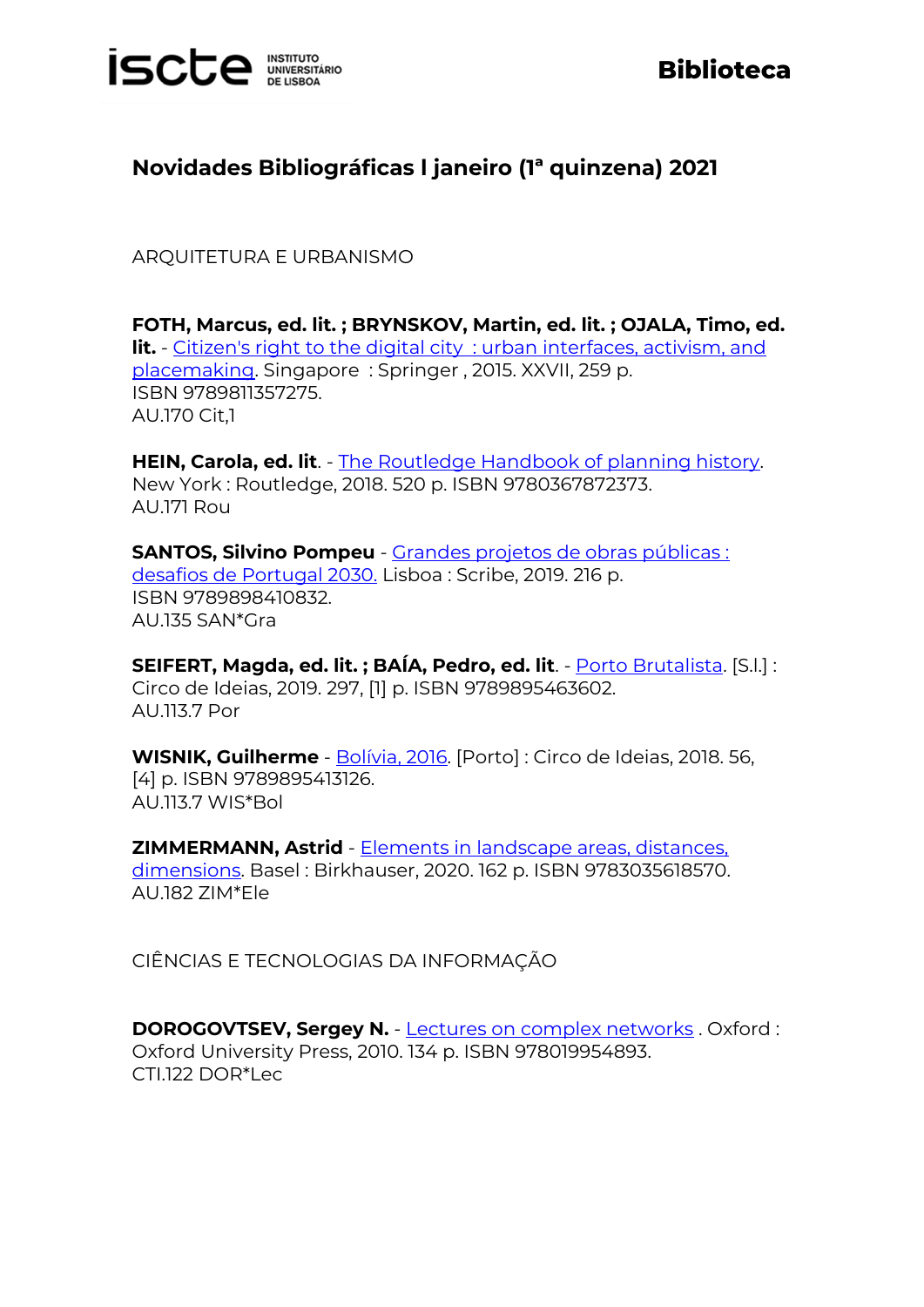

**ESTRADA, Ernesto** - [The structure of complex networks : theory and](https://catalogo.biblioteca.iscte-iul.pt/cgi-bin/koha/opac-detail.pl?biblionumber=107469)  [applications.](https://catalogo.biblioteca.iscte-iul.pt/cgi-bin/koha/opac-detail.pl?biblionumber=107469) Oxford : Oxford University Press, 2016. 465 p. ISBN 9780198783800. CTI.145 EST\*Str

DIREITO

**CORDEIRO, António Menezes** - [Direito do trabalho.](https://catalogo.biblioteca.iscte-iul.pt/cgi-bin/koha/opac-detail.pl?biblionumber=107775) Coimbra : Almedina, 2019. 2 v. - Vol.1: Direito europeu, dogmática geral, direito coletivo. - 1018 p. ISBN 9789724076843. D.125 COR\*Dir,1 v.1-2

**PORTUGAL. Leis, decretos, etc**. - [Código civil comentado.](https://catalogo.biblioteca.iscte-iul.pt/cgi-bin/koha/opac-detail.pl?biblionumber=107786) Coimbra : Almedina, 2020. Vol.1: Parte geral (artigos 1.º a 396.º). - 1095 p. ISBN 9789724084527. D.131 Cod,10

ECONOMIA

**GLYN, Andrew** - [Capitalism unleashed : Finance, Globalization, and](https://catalogo.biblioteca.iscte-iul.pt/cgi-bin/koha/opac-detail.pl?biblionumber=107466)  [Welfare.](https://catalogo.biblioteca.iscte-iul.pt/cgi-bin/koha/opac-detail.pl?biblionumber=107466) Oxford : Oxford University Press, 2006. 235 p. ISBN 9780199226795. E.114 GLY\*Cap

**HAUPTMEIER, Marco, ed. lit. ; VIDAL, Matt, ed. lit.** - [Comparative](https://catalogo.biblioteca.iscte-iul.pt/cgi-bin/koha/opac-detail.pl?biblionumber=107954)  [political economy of work.](https://catalogo.biblioteca.iscte-iul.pt/cgi-bin/koha/opac-detail.pl?biblionumber=107954) London : Palgrave, 2014. XVII, 358 p. ISBN 9781137322272. E.190 Com

**LEANDRO, Francisco José B. S., ed. lit. ; DUARTE, Paulo Afonso B., ed. lit.** - The belt and road initiative : an old archetype of a new [development model.](https://catalogo.biblioteca.iscte-iul.pt/cgi-bin/koha/opac-detail.pl?biblionumber=108443) [Singapore] : Palgrave Macmillan, 2020. XLIV, 553 p. ISBN 9789811525636. E.151 Bel

**MCCAIN, Roger A**. - [Game Theory : a nontechnical introduction to the](https://catalogo.biblioteca.iscte-iul.pt/cgi-bin/koha/opac-detail.pl?biblionumber=107929)  [analysis of strategy.](https://catalogo.biblioteca.iscte-iul.pt/cgi-bin/koha/opac-detail.pl?biblionumber=107929) Singapore : World Scientific, 2014. VIII, 590 p. ISBN 9789814578875. E.111.5 MCC\*Gam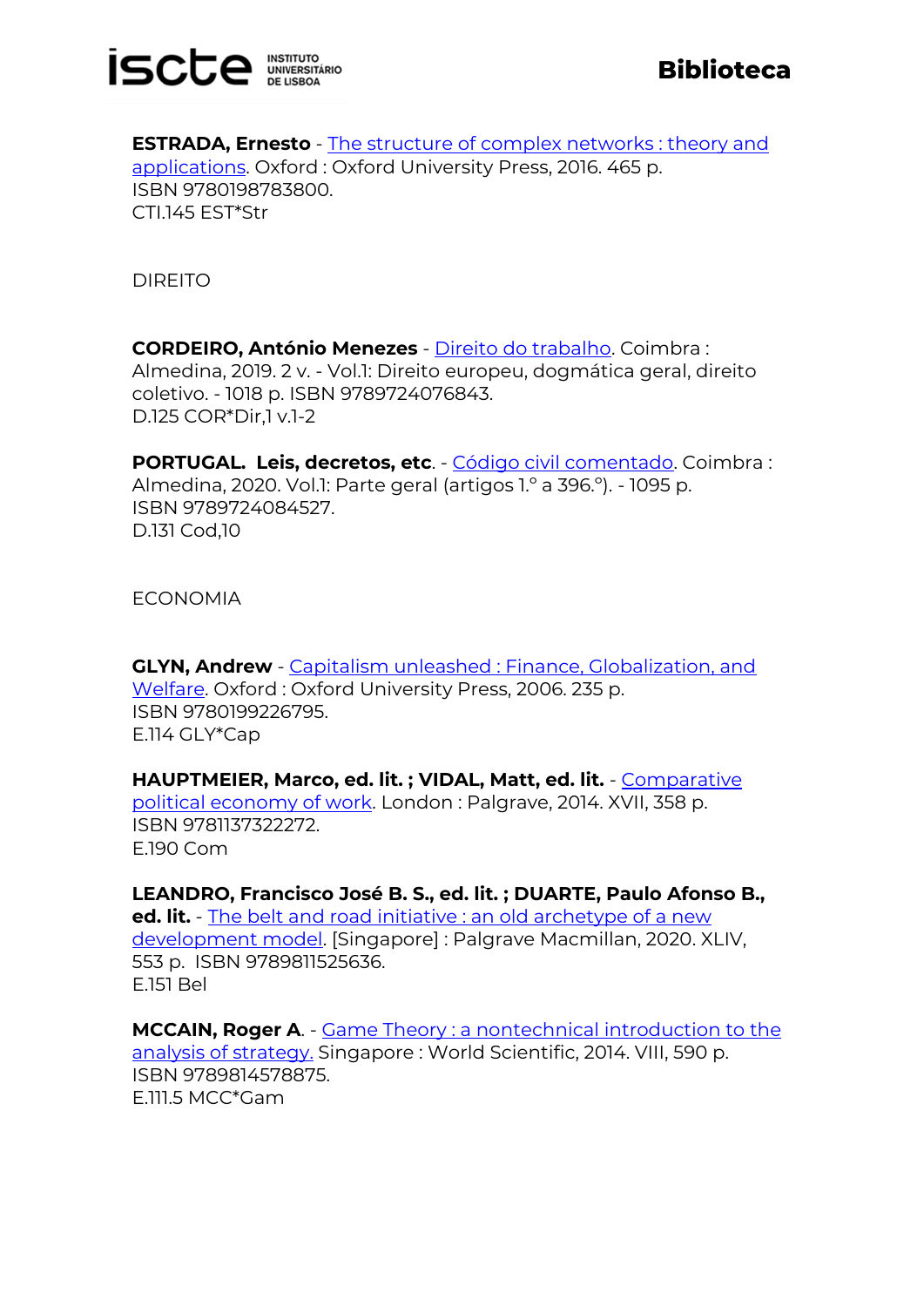

**MEADOWCROFT, James, ed. lit., e outros** - [What next for sustainable](https://catalogo.biblioteca.iscte-iul.pt/cgi-bin/koha/opac-detail.pl?biblionumber=108596)  [development? : our common future at thirty.](https://catalogo.biblioteca.iscte-iul.pt/cgi-bin/koha/opac-detail.pl?biblionumber=108596) Cheltenham : Edward Elgar, 2019. XV, 320 p. ISBN 9781788975216. E.204 Wha

**ROMER, David** - [Advanced macroeconomics.](https://catalogo.biblioteca.iscte-iul.pt/cgi-bin/koha/opac-detail.pl?biblionumber=107638) Dubuque : McGraw Hill, 2019. 782 p. ISBN 9781260185218. E.111.1 ROM\*Adv 5ªed.

**SAVITCH, H. V. ; KANTOR, Paul, co-aut.** - [Cities in the international](https://catalogo.biblioteca.iscte-iul.pt/cgi-bin/koha/opac-detail.pl?biblionumber=107950)  [marketplace : the political economy of urban development in North](https://catalogo.biblioteca.iscte-iul.pt/cgi-bin/koha/opac-detail.pl?biblionumber=107950)  [America and Western Europe.](https://catalogo.biblioteca.iscte-iul.pt/cgi-bin/koha/opac-detail.pl?biblionumber=107950) Princeton: Princeton University Press, 2002. XXII, 445 p. ISBN 9780691120140. E.202 SAV\*Cit

**SCHOMBERG, René von, ed. lit. ; HANKINS, Jonathan, ed. lit**. [-](https://catalogo.biblioteca.iscte-iul.pt/cgi-bin/koha/opac-detail.pl?biblionumber=108566) [International Handbook on Responsible Innovation : a global resource.](https://catalogo.biblioteca.iscte-iul.pt/cgi-bin/koha/opac-detail.pl?biblionumber=108566) Cheltenham : Edward Elgar, 2019. XX, 556 p. ISBN 9781784718855. E.171 Int,4

**SWENSON, Peter A.** - [Capitalists against markets : The Making of](https://catalogo.biblioteca.iscte-iul.pt/cgi-bin/koha/opac-detail.pl?biblionumber=107465)  [Labor Markets and Welfare States in United States and Sweden.](https://catalogo.biblioteca.iscte-iul.pt/cgi-bin/koha/opac-detail.pl?biblionumber=107465) Oxford : Oxford University Press, 2002. 448 p. ISBN 9780195142976. E.190 SWE\*Cap

**WRAY, L. Randall** - [Modern money theory : a primer on](https://catalogo.biblioteca.iscte-iul.pt/cgi-bin/koha/opac-detail.pl?biblionumber=107952)  [macroeconomics for sovereign monetary systems.](https://catalogo.biblioteca.iscte-iul.pt/cgi-bin/koha/opac-detail.pl?biblionumber=107952) Hampshire : Palgrave Macmillan, 2015. XVI, 306 p. ISBN 9781137539908. E.141 WRA\*Mod

ESTUDOS AFRICANOS

**FAIRHEAD, James ; LEACH, Melissa, co-aut**. - [Misreading the african](https://catalogo.biblioteca.iscte-iul.pt/cgi-bin/koha/opac-detail.pl?biblionumber=107852)  [landscape : society and ecology in a forest-savanna mosaic.](https://catalogo.biblioteca.iscte-iul.pt/cgi-bin/koha/opac-detail.pl?biblionumber=107852) Cambridge : Cambridge University Press, 1996. XVIII, 354 p. ISBN 9780521564991. EA.AOC 5 FAI\*Mis

**SILVA, Carlos Nunes, ed. lit.** - [Urban planning in Lusophone African](https://catalogo.biblioteca.iscte-iul.pt/cgi-bin/koha/opac-detail.pl?biblionumber=107582)  [countries](https://catalogo.biblioteca.iscte-iul.pt/cgi-bin/koha/opac-detail.pl?biblionumber=107582) . Surrey : Ashgate, 2015. XIV, 243 p. ISBN 9781472444875. EA.AGR 1 Urb,4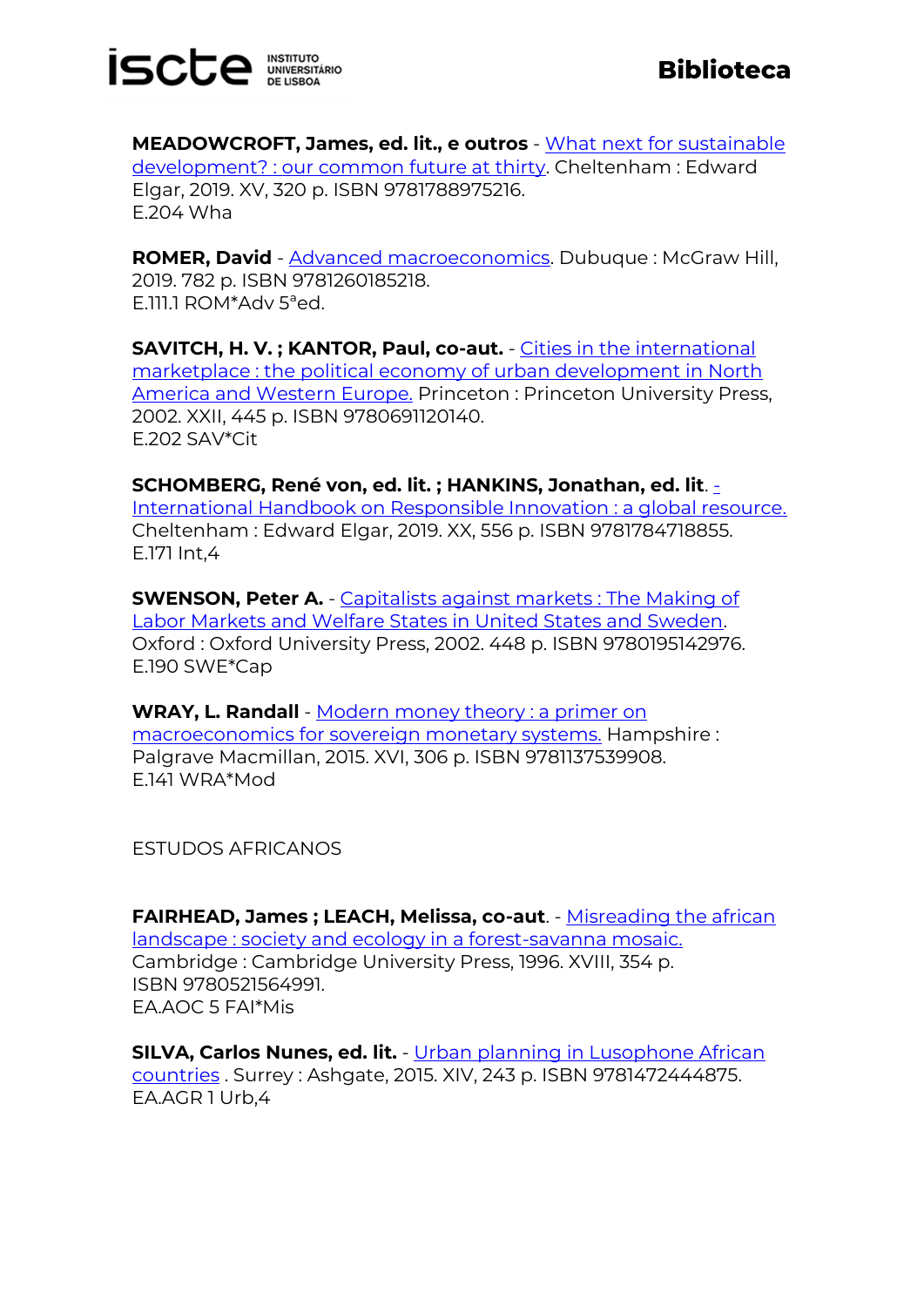

GESTÃO

**GURSOY, Dogan, ed. lit. ; NUNKOO, Robin, ed. lit.** - [The Routledge](https://catalogo.biblioteca.iscte-iul.pt/cgi-bin/koha/opac-detail.pl?biblionumber=107695)  [handbook of tourism impacts : theoretical and applied perspectives.](https://catalogo.biblioteca.iscte-iul.pt/cgi-bin/koha/opac-detail.pl?biblionumber=107695) London : Routledge, 2019. 529 p. ISBN 9781138494961. G.147 Rou

**JORDAN, Hugues ; NEVES, João Carvalho das, co-aut. ; RODRIGUES, José Azevedo, co-aut.** - [O controlo de gestão](https://catalogo.biblioteca.iscte-iul.pt/cgi-bin/koha/opac-detail.pl?biblionumber=107931) : ao serviço da [estrategia e dos gestores.](https://catalogo.biblioteca.iscte-iul.pt/cgi-bin/koha/opac-detail.pl?biblionumber=107931) Lisboa : Áreas , 2015. 466, [2] p. ISBN 9789898058911. G.167 JOR\*Con 10ªed

HISTÓRIA

**FEBVRE, Lucien ; CROUZET, François, co-aut**. - [Nous sommes des](https://catalogo.biblioteca.iscte-iul.pt/cgi-bin/koha/opac-detail.pl?biblionumber=107302)  [sang-mêlés : manuel d'histoire de la civilisation française.](https://catalogo.biblioteca.iscte-iul.pt/cgi-bin/koha/opac-detail.pl?biblionumber=107302) Paris : Albin Michel, 2012. [7], 392 p. ISBN 9782226209016. H.120 FEB\*Nou

MÉTODOS QUANTITATIVOS

**CABRAL, Isabel ; PERDIGÃO, Cecília, co-aut. ; SAIAGO, Carlos, coaut**. - [Álgebra linear : Teoria, Exercícios resolvidos e Exercícios](https://catalogo.biblioteca.iscte-iul.pt/cgi-bin/koha/opac-detail.pl?biblionumber=107932)  [propostos com soluções.](https://catalogo.biblioteca.iscte-iul.pt/cgi-bin/koha/opac-detail.pl?biblionumber=107932) Lisboa : Escolar Editora, 2018. XIII, 586 p. ISBN 9789725925386. MQ.112.2 CAB\*Álg

**SOCIOLOGIA** 

**ALMEIDA, André Correia de, ed. lit.** - [Reforma do sistema](https://catalogo.biblioteca.iscte-iul.pt/cgi-bin/koha/opac-detail.pl?biblionumber=107789)  [parlamentar em Portugal : análises e instrumentos para um diálogo](https://catalogo.biblioteca.iscte-iul.pt/cgi-bin/koha/opac-detail.pl?biblionumber=107789)  [urgente.](https://catalogo.biblioteca.iscte-iul.pt/cgi-bin/koha/opac-detail.pl?biblionumber=107789) Parede : Princípia, 2019. 367, [1] p. ISBN 9789897162169. S.192 Ref

**ARVIDSSON, Adam** - [Changemakers : the industrious future of the](https://catalogo.biblioteca.iscte-iul.pt/cgi-bin/koha/opac-detail.pl?biblionumber=107811)  [digital economy.](https://catalogo.biblioteca.iscte-iul.pt/cgi-bin/koha/opac-detail.pl?biblionumber=107811) Cambridge : Polity Press, 2019. 154 p. ISBN 9781509538904. S.133 ARV\*Cha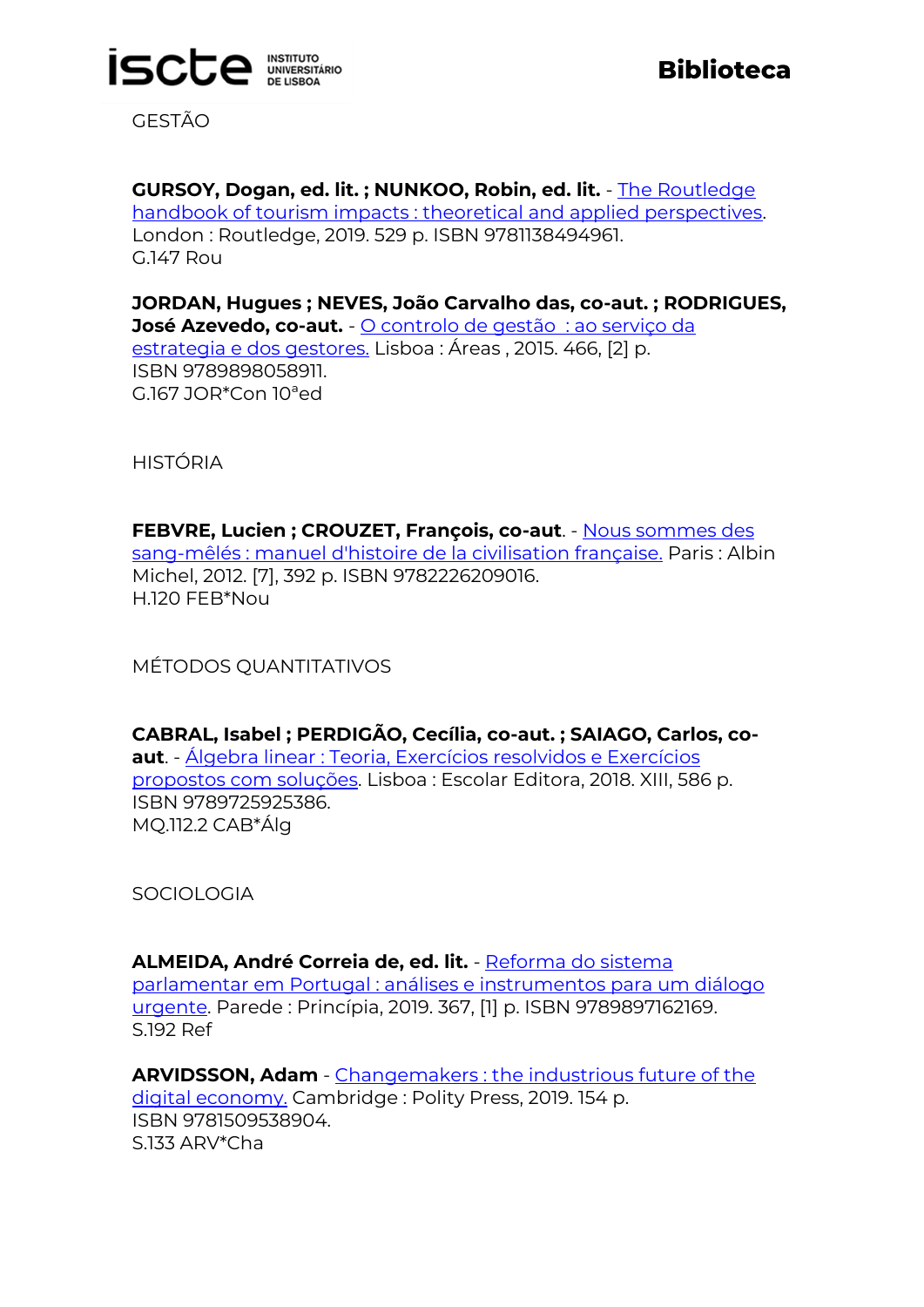

**BLASIUS, Jorg, ed. lit., e outros** - [Empirical investigations of social](https://catalogo.biblioteca.iscte-iul.pt/cgi-bin/koha/opac-detail.pl?biblionumber=108522)  [space.](https://catalogo.biblioteca.iscte-iul.pt/cgi-bin/koha/opac-detail.pl?biblionumber=108522) Cham : Springer, 2019. XVII, 440 p. ISBN 9783030153861. S.113 Emp

**BOIX, Carles** - [Democratic capitalism at the crossroads : technological](https://catalogo.biblioteca.iscte-iul.pt/cgi-bin/koha/opac-detail.pl?biblionumber=107809)  [change and the future of politics.](https://catalogo.biblioteca.iscte-iul.pt/cgi-bin/koha/opac-detail.pl?biblionumber=107809) New Jersey : Princeton University Press, 2019. XII, 256 p. ISBN 9780691190983. S.191 BOI\*Dem

**BRENNAN, Jason** - [Contra a democracia.](https://catalogo.biblioteca.iscte-iul.pt/cgi-bin/koha/opac-detail.pl?biblionumber=107979) Lisboa : Gradiva, 2017. 382, [2] p. ISBN 9789896167622. S.191 BRE\*Con

**BUTSCH, Richard** - [Screen culture : a global history.](https://catalogo.biblioteca.iscte-iul.pt/cgi-bin/koha/opac-detail.pl?biblionumber=107814) Cambridge : Polity Press, 2019. 308 p. ISBN 9780745653259. S.133.3 BUT\*Scr

**CORDERO, Guillerme, ed. lit. ; COLLER, Xavier, ed. lit**. -

[Democratizing candidates selection : new methods, old receipts?.](https://catalogo.biblioteca.iscte-iul.pt/cgi-bin/koha/opac-detail.pl?biblionumber=107988) London : Palgrave, 2018. XX, 288 p. ISBN 9783030095208. S.191 Dem,14

**COULDRY, Nick** - [Media : why it matters.](https://catalogo.biblioteca.iscte-iul.pt/cgi-bin/koha/opac-detail.pl?biblionumber=107808) Cambridge : Polity Press, 2020. X, 137 p. ISBN 9781509515158. S.133 COU\*Med,1

**DIJK, Jan Van** - [The digital divide.](https://catalogo.biblioteca.iscte-iul.pt/cgi-bin/koha/opac-detail.pl?biblionumber=107806) Cambridge : Polity Press, 2020. VI, 184 p. ISBN 9781509534456. S.133.2 DIJ\*Dig

**FENTON, Natalie, e outros** - [The media manifesto.](https://catalogo.biblioteca.iscte-iul.pt/cgi-bin/koha/opac-detail.pl?biblionumber=107810) Cambridge : Polity Press, 2020. X, 142 p. ISBN 9781509538065. S.133 Med,17

**FRAGA, Bernard L.** - The turnout Gap : race, ethnicity, and political [inequality in a diversifying America.](https://catalogo.biblioteca.iscte-iul.pt/cgi-bin/koha/opac-detail.pl?biblionumber=108452) Cambridge : Cambridge University Press, 2018. XII, 260 p. ISBN 9781108465922. S.191 FRA\*Tur

**FROSH, Paul** - [The poetics of digital media.](https://catalogo.biblioteca.iscte-iul.pt/cgi-bin/koha/opac-detail.pl?biblionumber=107801) Cambridge : Polity Press, 2019. XX, 220 p. ISBN 9780745651323. S.133.3 FRO\*Poe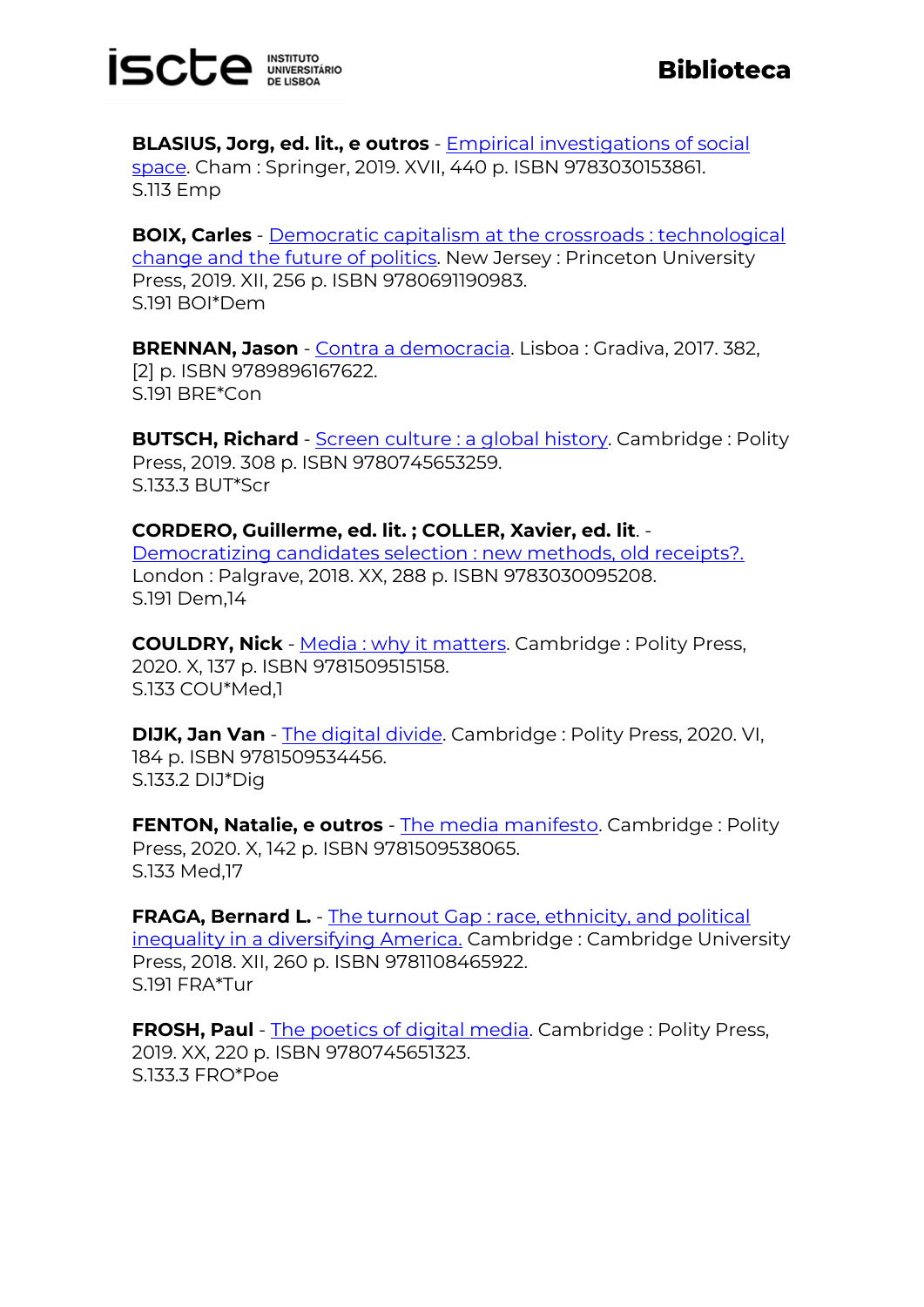

**Biblioteca**

**HANATANI, Atsushi, ed. lit. ; GÓMEZ, Oscar A., ed. lit. ; KAWAGUCHI, Chigumi, ed. lit.** - [Crisis management beyond the humanitarian](https://catalogo.biblioteca.iscte-iul.pt/cgi-bin/koha/opac-detail.pl?biblionumber=108119)[development nexus.](https://catalogo.biblioteca.iscte-iul.pt/cgi-bin/koha/opac-detail.pl?biblionumber=108119) London : Routledge, 2018. XXI, 234 p. ISBN 9780367504991. S.204 Cri,2

**HARVEY, David** - [Cidades rebeldes : do direito à cidade à revolução](https://catalogo.biblioteca.iscte-iul.pt/cgi-bin/koha/opac-detail.pl?biblionumber=107802)  [urbana.](https://catalogo.biblioteca.iscte-iul.pt/cgi-bin/koha/opac-detail.pl?biblionumber=107802) São Paulo : Martins Fontes, 2014. 294 p. ISBN 9788580631616. S.163 HAR\*Cid

**HEPP, Andreas** - **Deep mediatization**. New York: Routledge, 2020. 247 p. ISBN 9781138024991. S.133 HEP\*Dee

**HERBERT, Daniel ; LOTZ, Amanda D., co-aut. ; PUNATHAMBEKAR, Aswin, co-aut.** - [Media industry studies.](https://catalogo.biblioteca.iscte-iul.pt/cgi-bin/koha/opac-detail.pl?biblionumber=107805) Cambridge : Polity Press, 2020. X, 146 p. ISBN 978150953778. S.133 HER\*Med

**JENKINS, Henry ; ITO, Mizuko, co-aut. ; BOYD, Danah, co-aut**. - [Participatory culture in a networked Era.](https://catalogo.biblioteca.iscte-iul.pt/cgi-bin/koha/opac-detail.pl?biblionumber=107691) Cambridge : Polity Press, 2016. 213 p. ISBN 9780745660714. S.133.2 JEN\*Par

**KAUPPI, Niilo** - [Toward a reflexive political sociology of the European](https://catalogo.biblioteca.iscte-iul.pt/cgi-bin/koha/opac-detail.pl?biblionumber=108445)  [Union : fields, intellectuals and politicians.](https://catalogo.biblioteca.iscte-iul.pt/cgi-bin/koha/opac-detail.pl?biblionumber=108445) Cham : Palgrave Macmillan , 2018. 265 p. ISBN 9783319890272. S.193 KAU\*Tow

**LAVELLE, Ashley** - [The death of social democracy : political](https://catalogo.biblioteca.iscte-iul.pt/cgi-bin/koha/opac-detail.pl?biblionumber=108196)  [consequences in the 21st century.](https://catalogo.biblioteca.iscte-iul.pt/cgi-bin/koha/opac-detail.pl?biblionumber=108196) Aldershot : Ashgate, 2008. XII, 221 p. ISBN 9780754670148. S.191 LAV\*Dea

**LUPTON, Deborah** - [Data selves : more-than-human perspectives.](https://catalogo.biblioteca.iscte-iul.pt/cgi-bin/koha/opac-detail.pl?biblionumber=107827) Cambridge : Polity Press, 2020. 154 p. ISBN 9781509536429. S.133 LUP\*Dat

**MARKHAM, Annette N., ed. lit. ; BAYM, Nancy K., ed. lit.** - Internet [inquiry : conversations about method.](https://catalogo.biblioteca.iscte-iul.pt/cgi-bin/koha/opac-detail.pl?biblionumber=108187) London : Sage, 2009. XIX, 243 p. ISBN 9781412910019. S.133.2 Int,1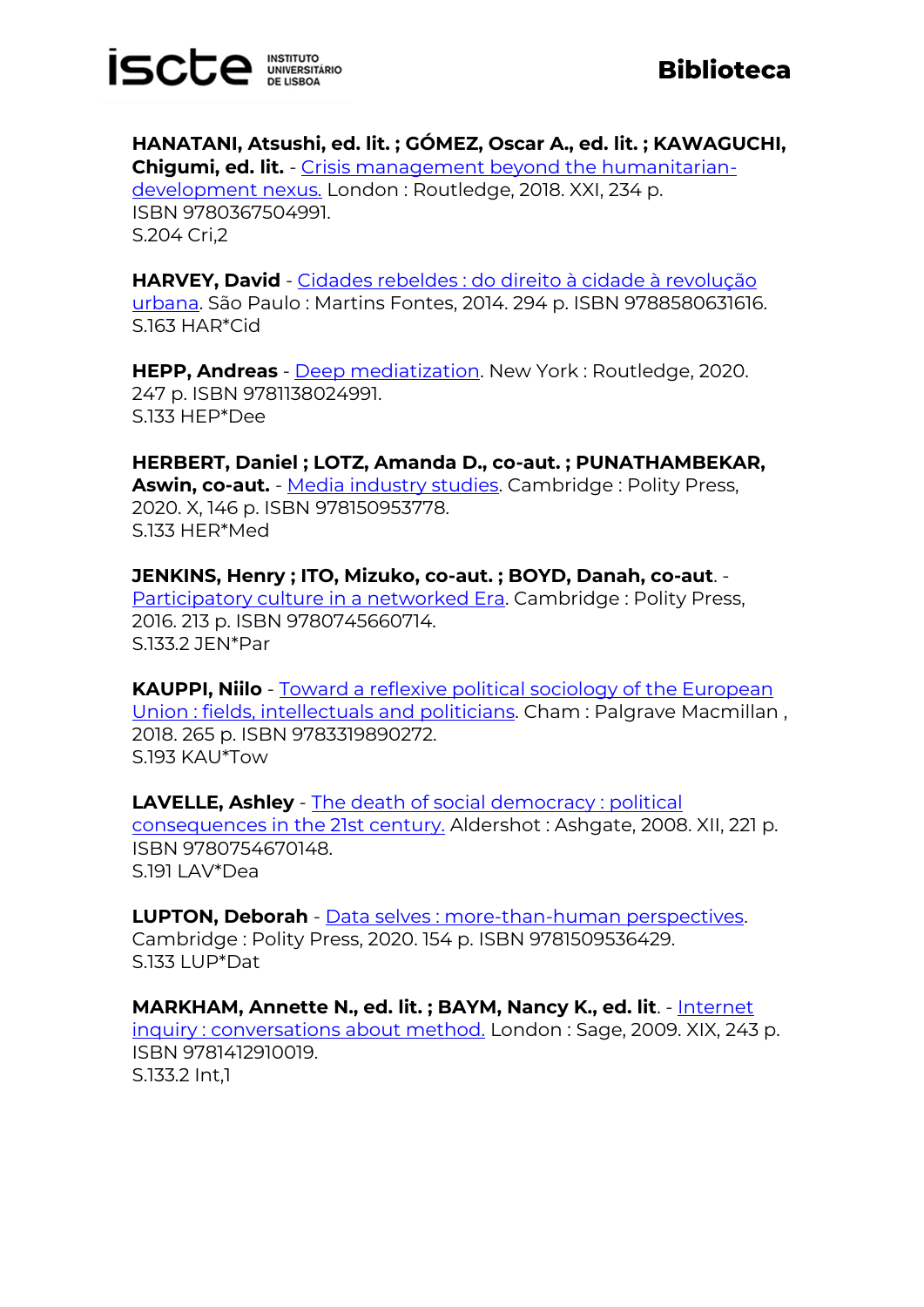

**MARKHAM, Tim** - *Digital life*. Cambridge : Polity Press, 2020. 165 p. ISBN 9781509541065. S.133 MAR\*Dig,1

**MEDVETZ, Thomas, ed. lit. ; SALLAZ, Jeffrey J., ed. lit.** - [The Oxford](https://catalogo.biblioteca.iscte-iul.pt/cgi-bin/koha/opac-detail.pl?biblionumber=108585)  [handbook of Pierre Bourdieu.](https://catalogo.biblioteca.iscte-iul.pt/cgi-bin/koha/opac-detail.pl?biblionumber=108585) Oxford : Oxford University Press, 2018. XIV, 672 p. ISBN 9780199357208. S.111 Oxf,2

**MILES, Malcolm** - [Limits to culture : urban regeneration vs. dissident](https://catalogo.biblioteca.iscte-iul.pt/cgi-bin/koha/opac-detail.pl?biblionumber=107693)  [art.](https://catalogo.biblioteca.iscte-iul.pt/cgi-bin/koha/opac-detail.pl?biblionumber=107693) London : Pluto Press, 2015. 216 p. ISBN 9780745334349. S.131 MIL\*Lim

**RIMSCHA, M. Bjorn von, ed. lit. ; KIENZLER, Stephanie, ed. lit.** - [Management and economics of communication.](https://catalogo.biblioteca.iscte-iul.pt/cgi-bin/koha/opac-detail.pl?biblionumber=108204) Boston : De Gruyter, 2020. XI, 511 p. ISBN 9783110587166. S.133 Man,2

**RITTER, Lois ; SUE, Valerie M. , co-aut**. - [Using online surveys in](https://catalogo.biblioteca.iscte-iul.pt/cgi-bin/koha/opac-detail.pl?biblionumber=107692)  [evaluation.](https://catalogo.biblioteca.iscte-iul.pt/cgi-bin/koha/opac-detail.pl?biblionumber=107692) [S.l.] : Jossey-Bass, 2007. 69 p. ISBN 9780470221365. S.112 RIT\*Usi

**ROLDÃO, Maria do Céu** - [Estratégias de ensino : o saber e o agir do](https://catalogo.biblioteca.iscte-iul.pt/cgi-bin/koha/opac-detail.pl?biblionumber=107983)  [professor.](https://catalogo.biblioteca.iscte-iul.pt/cgi-bin/koha/opac-detail.pl?biblionumber=107983) Vila Nova de Gaia : Fundação Manuel Leão, 2009. 129 p. ISBN 9789898151087. S.135 ROL\*Est

**SWALWELL, Melanie, ed. lit. ; STUCKEY, Helen, ed. lit. ; NDALIANIS, Angela, ed. lit.** - [Fans and videogames : histories, fandom, archives.](https://catalogo.biblioteca.iscte-iul.pt/cgi-bin/koha/opac-detail.pl?biblionumber=108563)  London : Routledge, 2017. X, 242 p. ISBN 9780367878528. S.133 Fan

**VARELA, Raquel, ed. lit.** - ["Don't fuck my job" : as lutas dos](https://catalogo.biblioteca.iscte-iul.pt/cgi-bin/koha/opac-detail.pl?biblionumber=107930)  [estivadores.](https://catalogo.biblioteca.iscte-iul.pt/cgi-bin/koha/opac-detail.pl?biblionumber=107930) Lisboa : Edições Húmus, 2019. 325 p. ISBN 9789897554292. S.182 Don

**WAHL-JORGENSEN, Karin** - [Emotions, media and politics.](https://catalogo.biblioteca.iscte-iul.pt/cgi-bin/koha/opac-detail.pl?biblionumber=107813) Cambridge : Polity Press, 2019. VIII, 220 p. ISBN 9780745661056. S.133.3 WAH\*Emo

**WEYLAND, Kurt** - [Making waves : democratic contention in Europe](https://catalogo.biblioteca.iscte-iul.pt/cgi-bin/koha/opac-detail.pl?biblionumber=108450)  [and Latin America since the revolutions of 1848.](https://catalogo.biblioteca.iscte-iul.pt/cgi-bin/koha/opac-detail.pl?biblionumber=108450) Cambridge : Cambridge University Press, 2014. VII, 318 p. ISBN 9781107622784. S.192 WEY\*Mak